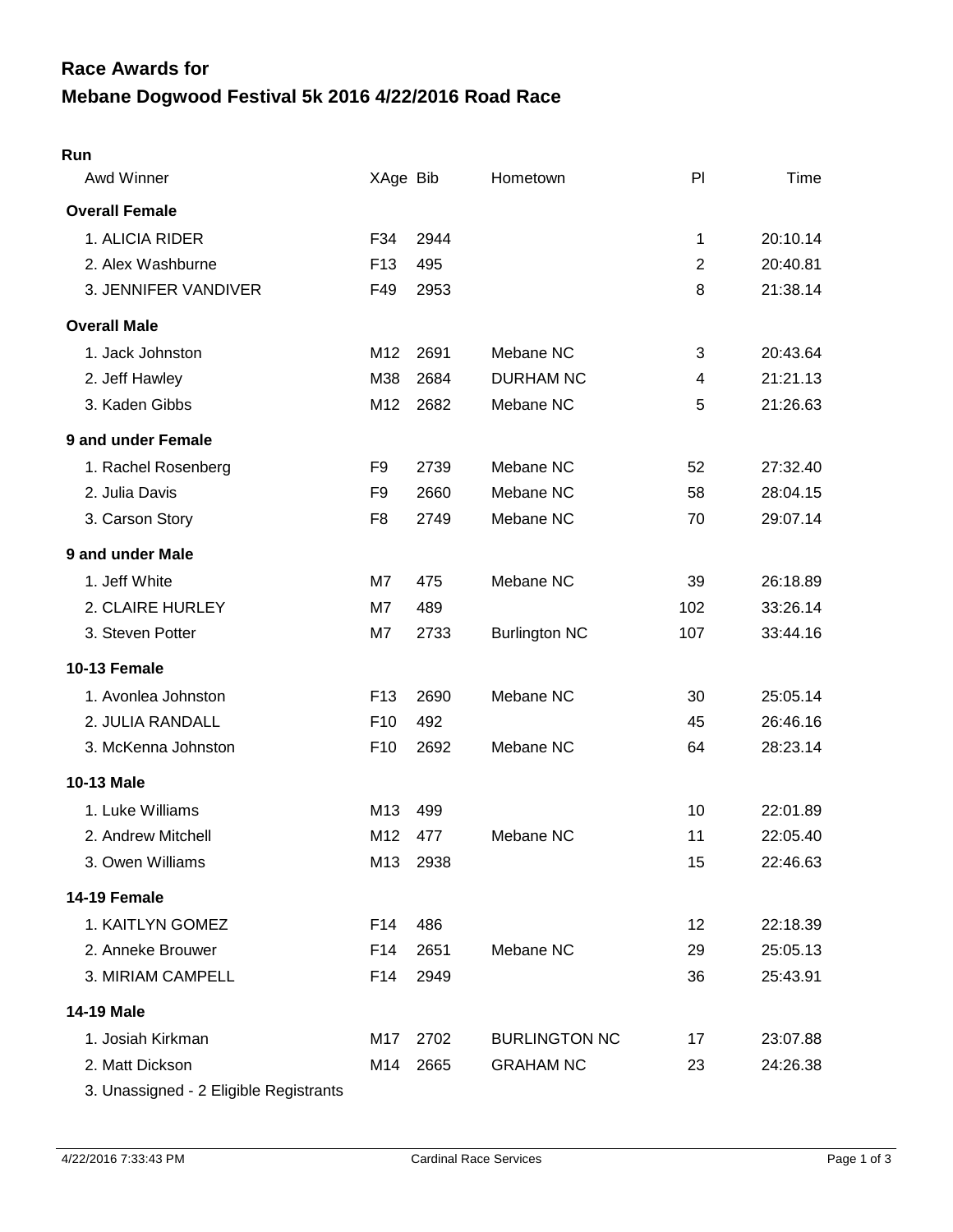## **20-29 Female**

| 1. HILAIRE HALSCH    | F <sub>23</sub> | 2955 |                      | 20             | 23:42.88 |
|----------------------|-----------------|------|----------------------|----------------|----------|
| 2. Rachel Stevenson  | F <sub>28</sub> | 2747 | Mebane NC            | 44             | 26:34.89 |
| 3. Bonnie Blevins    | F <sub>23</sub> | 2648 | <b>Efland NC</b>     | 57             | 27:50.32 |
| 20-29 Male           |                 |      |                      |                |          |
| 1. Nicholas Montelli | M23             | 2724 | Mebane NC            | 14             | 22:38.88 |
| 2. Ben Saconn        | M23             | 476  | Mebane NC            | 22             | 24:24.89 |
| 3. Dainel Stoeltzing | M28             | 2748 | Durham NC            | 54             | 27:41.13 |
| <b>30-39 Female</b>  |                 |      |                      |                |          |
| 1. Sara Flynn-Loy    | F33             | 459  | Mebane NC            | 13             | 22:19.90 |
| 2. SANDRA COOKE      | F37             | 2957 |                      | 41             | 26:22.16 |
| 3. Allison Binkley   | F30             | 2645 | Carrboro NC          | 51             | 27:09.39 |
| 30-39 Male           |                 |      |                      |                |          |
| 1. Michael Martin    | M36             | 2716 | <b>BURLINGTON NC</b> | 18             | 23:30.64 |
| 2. Jeroen Soeurt     | M32             | 2743 | Chapel Hill NC       | 35             | 25:42.64 |
| 3. Derek Eichmann    | M35             | 2674 | Mebane NC            | 42             | 26:26.13 |
| 40-49 Female         |                 |      |                      |                |          |
| 1. ARTHUR STERKENBUG | F47             | 2956 |                      | 9              | 21:55.63 |
| 2. Denise Snyder     | F45             | 2742 | Apex NC              | 27             | 24:41.40 |
| 3. Maribel Shoffner  | F41             | 2741 | <b>Burlington NC</b> | 32             | 25:33.59 |
| 40-49 Male           |                 |      |                      |                |          |
| 1. Ray Hillen        | M48             | 2685 | Mebane NC            | $\overline{7}$ | 21:35.64 |
| 2. CLAIRE OVERCASH   | M49             | 2975 |                      | 21             | 23:47.40 |
| 3. Mike Kendall      | M43             | 2699 | Mebane NC            | 31             | 25:11.39 |
| <b>50-59 Female</b>  |                 |      |                      |                |          |
| 1. KIM PROCTOR       | F <sub>53</sub> | 2965 |                      | 152            | 39:00.66 |
| 2. Tracey Jones      | F <sub>50</sub> | 2694 | Mebane NC            | 168            | 43:12.91 |
| 3. Robin Stanfield   | F <sub>50</sub> | 2746 | Mebane NC            | 169            | 43:13.22 |
| 50-59 Male           |                 |      |                      |                |          |
| 1. Aubrey Meador     | M55             | 2721 | Mebane NC            | 6              | 21:30.13 |
| 2. GARY RICE         | M55             | 2985 |                      | 16             | 22:56.40 |
| 3. JOHN MONTTELLI    | M57             | 2945 |                      | 38             | 26:06.64 |
| 60-69 Female         |                 |      |                      |                |          |
| 1. Stephanie Rankin  | F61             | 2737 | Mebane NC            | 66             | 28:30.88 |
| 2. Teresa Olivier    | F60             | 2728 |                      | 73             | 29:36.15 |
| 3. SUSAN SUTTON      | F60             | 2954 |                      | 81             | 30:44.15 |